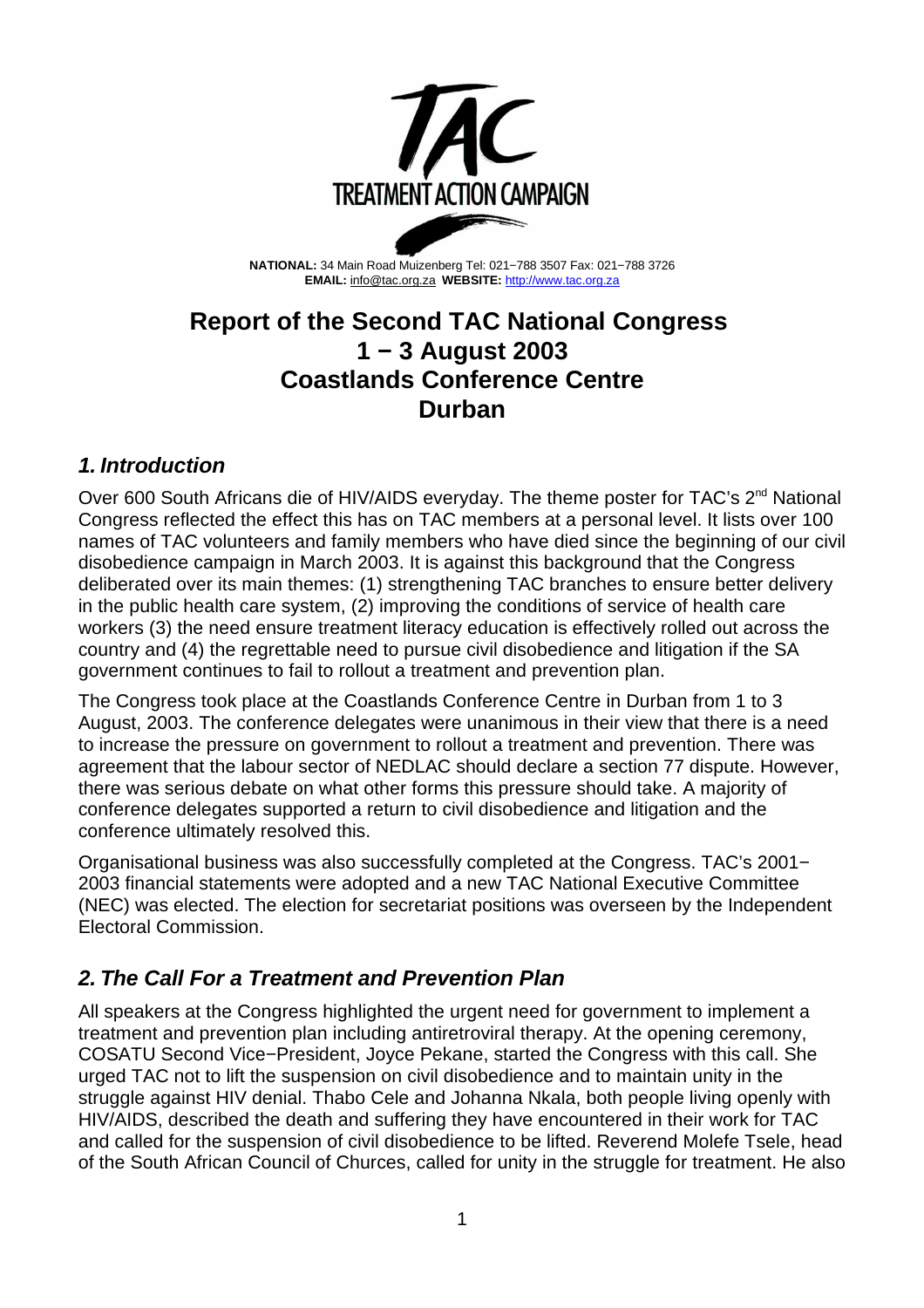urged TAC not to lift the suspension on civil disobedience.

Reverend Tsele lead the Congress in a short memorial service to remember our comrades who have died of HIV/AIDS.

In the organisational report back plenary, TAC chairperson, Zackie Achmat, started by calling the TAC coordinator from each province to the podium to recall the names of a few TAC members from each province who had died.

In his speech, Achmat said that South Africa has the best government it has ever had, but that because of irrational HIV denialism it has failed to deal with the HIV/AIDS epidemic. He told how he did not want to return to civil disobedience, but saw no alternative in the face of government's continued intransigence. Civil disobedience was necessary to ensure government meets its obligations to those who are dying unnecessarily of HIV/AIDS. He called on faith based organisations to support Archbishop Ndungane's criticisms of government's failures. TAC secretary, Mark Heywood, echoed Achmat's call, but also pointed out that TAC has to put pressure on business, which failed to meet its moral duties under Apartheid, and without pressure, will fail to meet its moral duties during the HIV epidemic. He urged those who prevaricated over support for TAC's civil disobedience campaign to adopt other forms of protest and not to stand in the way of the struggle for a treatment and prevention plan. Civil disobedience was a matter of principled protest, and in no way challenged our government's legitimacy.

Isaac Sibiya of Mpumalanga, as well as other TAC members, treated the Congress to passionate poetry recitals, calling for treatment and criticising government's failure to treat.

At the closing ceremony, ANC MP and head of the Parliamentary Portfolio Committee on Finance, Barbara Hogan, unequivocally declared her support for a treatment and prevention plan. She told the Congress that many in the ANC support TAC's demands. She said that she would not judge TAC for returning to civil disobedience, but urged that it be dignified. Sister Mpumi Mantangana, who works in the MSF antiretroviral programme in Khayelitsha, told how antiretroviral therapy saved the lives of her patients and urged government to make these life−saving medicines available to all. She told how a treatment and prevention plan could help relieve the burden on nurses in the public sector. Pumzile Nyhwagi and Sibongile Mthunzi described their experiences living with HIV/AIDS. Pumzile described how antiretroviral medicines that he receives from the MSF programme in Khayelitsha had saved his life. Sibongile described the terrible conditions that people with HIV face in the Eastern Cape public health sector. She called on support groups to work towards improving the health care system and government to supply antiretrovirals. Chez Milani, head of FEDUSA, also then reiterated the call for antiretroviral therapy and called for unity in the struggle for a treatment and prevention plan. He requested TAC to rename the civil disobedience campaign so that labour could support TAC's protest actions. Stephen Lewis, the special envoy on HIV/AIDS to UN Secretary General, Kofi Annan, extended his support to TAC's calls for access to treatment. In his call for treatment, he recalled human rights struggles of the past few decades, including the civil rights movement lead by Martin Luther King in the 1960s and the struggle against Apartheid. He said that TAC's campaign was in the tradition of these struggles. Zackie Achmat, as re−elected TAC chairperson, then ended the conference with a call for us to work together for a treatment plan and to conduct a dignified, peaceful, civil disobedience campaign.

The issue of civil disobedience resulted in intense debate at the Congress. While a majority of delegates supported the call to return to civil disobedience, the COSATU and FEDUSA delegations noted their concerns and urged that civil disobedience be renamed so that they could participate in it.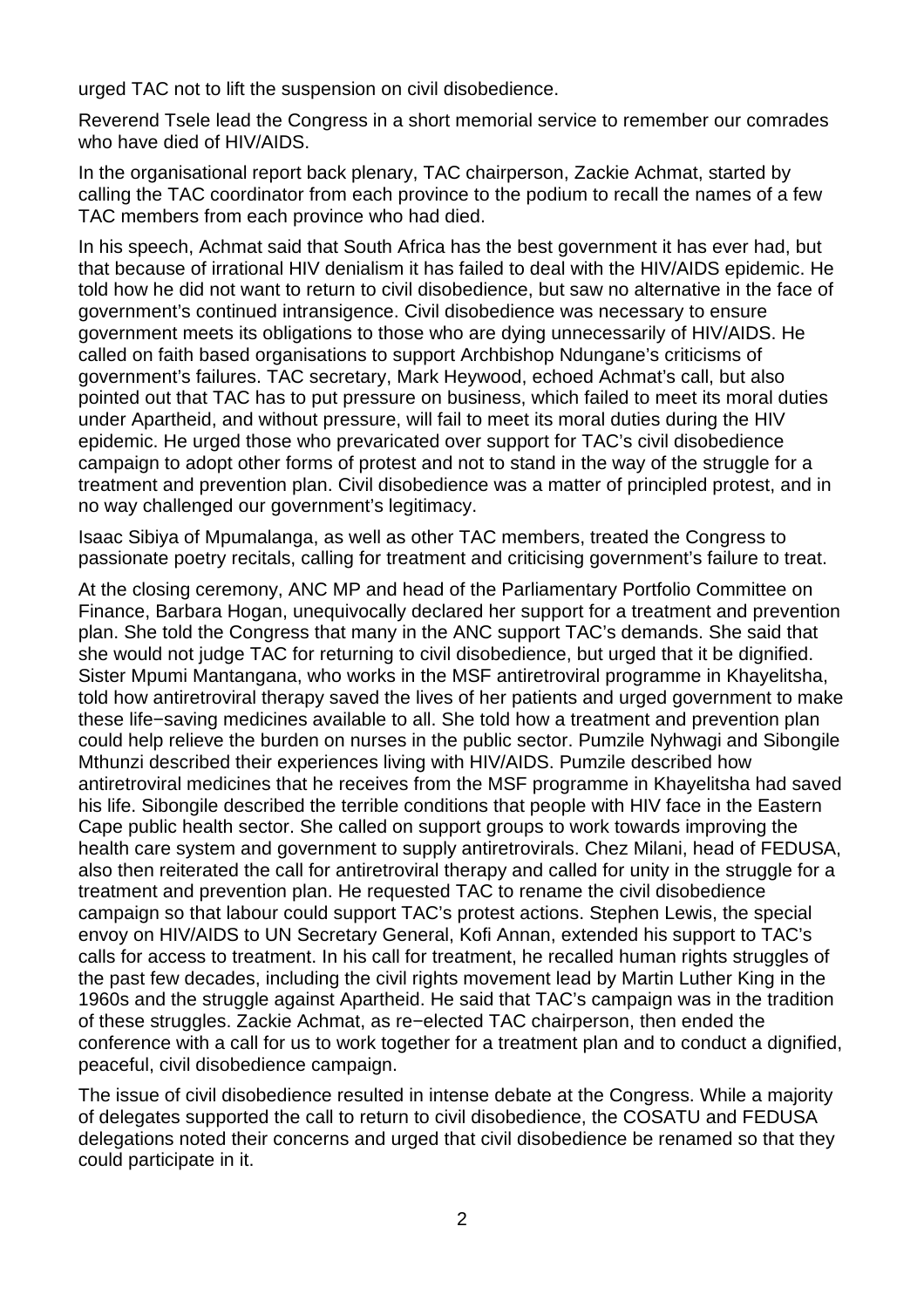## **3. Organisational Reports**

Outgoing secretary of TAC, Mark Heywood presented a report on the TAC NEC's administrative functioning over the last two years. Dawn Wilson, TAC's financial manager, presented a financial report for the last four years as well as an audit for the last financial year. The report was adopted by the Congress (Proposed: Zodwa Ndhlovu, Seconded: Rita Baintjies).

### **4. Composition of Congress**

The Congress invited 450 delegates, of which approximately 380 attended. A further approximately 250 observers, including media, participated. There were observers from UNAIDS, the AIDS and Human Rights Alliance of Southern Africa (ARASA), Bread for the World, Atlantic Philanthropies, South African Development Fund, Action Southern Africa, Kaizer Foundation, MSF and ACTSA.

Prior to the TAC national Congress, provincial congresses took place in six Provinces. These congresses elected delegates to the national congress, discussed resolutions and made nominations for the TAC secretariat.The approximate composition of the delegates was as follows:

TAC Western Cape, Gauteng and Kwazulu−Natal: 70 each

TAC Limpopo and Mpumalanga: 25 each

Labour sector: 25

Health−Care Workers sector: 25

Faith Based Organisations sector: 12 (approximately 30 invited)

Children's Sector: 15

Youth and PWA representatives were included in the TAC provincial delegations.

## **5. Commissions and Resolutions**

The Congress divided into seven commissions which discussed the following issues:

- TAC Constitution
- Building Treatment Literacy
- Building TAC districts and strengthening municipal HIV services
- Campaign for a Treatment Plan (Civil Disobedience, elections, etc)
- Health Care Workers Campaign
- Involving the Youth in TAC's Programmes
- Needs of Children

Following extensive deliberations both in commissions and in plenary on many proposals, the following resolutions were adopted by Congress:

## **Recognising that:**

- Thousands of people continue to die of HIV/AIDS because they have no access to treatment, and prevention programmes are insufficient
- There is an urgent need to improve South Africa's health−care system which has the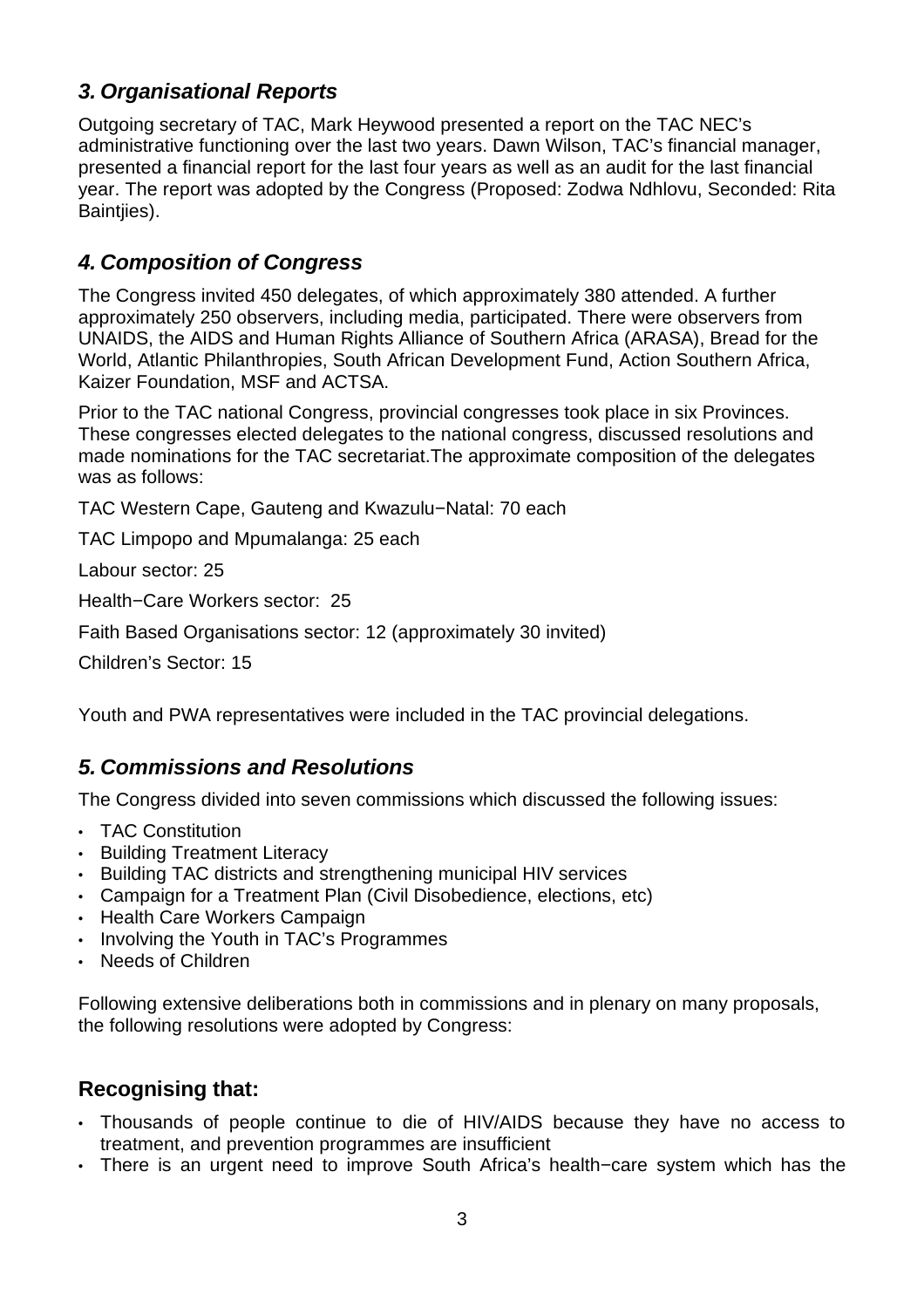following critical problems:

- $\triangleright$  Shortages of health care workers
- / Under−trained staff
- $\geq$  Shortages of medicines and equipment
- $\ge$  Enormous inequities especially between the private and public sectors, but also between rural and urban areas

### **Believing that:**

In all its work and campaigns, the TAC must take into account:

- Gender sensitivity
- Special needs and vulnerabilities, such as women, prisoners and adolescents, children and men who have sex with men
- Always promote the involvement of people with HIV at every level of the organisation
- The need for greater equity between urban and rural communities, as well as provinces
- The need to constantly evaluate and monitor our work
- Partnerships with existing organisations and structures, particularly at clinic and hospital level
- Promotion of responsible male involvement in response to the epidemic
- The need to promote the reduction of sexual violence
- The need for ongoing training on HIV treatment−related issues both within and outside of TAC
- Greater accessibility of materials, including in languages other than English

### **This Congress resolves to take the following actions:**

(All resolutions were passed without objection.)

## **TAC Constitution**

- The NEC is mandated to set up a constitutional amendments sub−committee, to include one representative from each of the six provinces in which TAC is active.
- This committee will be directed in its work by the NEC. It will consider and finalise amendments to the Constitution and will report back to the NEC within three months.
- In its work, the Committee will consider the proposals made at the six TAC provincial congresses and the two National Congress commissions dealing with the issue.
- A special meeting will be established to adopt the Constitutional amendments.

#### **Treatment literacy**

- The content of treatment literacy training should extend beyond HIV−specific treatment issues, such as dealing with knowledge of the care system, issues of governance and advocacy
- Health care workers, especially nurses and counselors should be recipients of and participants in treatment education
- Together with provincial organisers, provincial treatment literacy co−ordinators must develop and run provincial leadership schools for TAC activists
- Preparing communities for antiretroviral therapy must be a part of treatment education programmes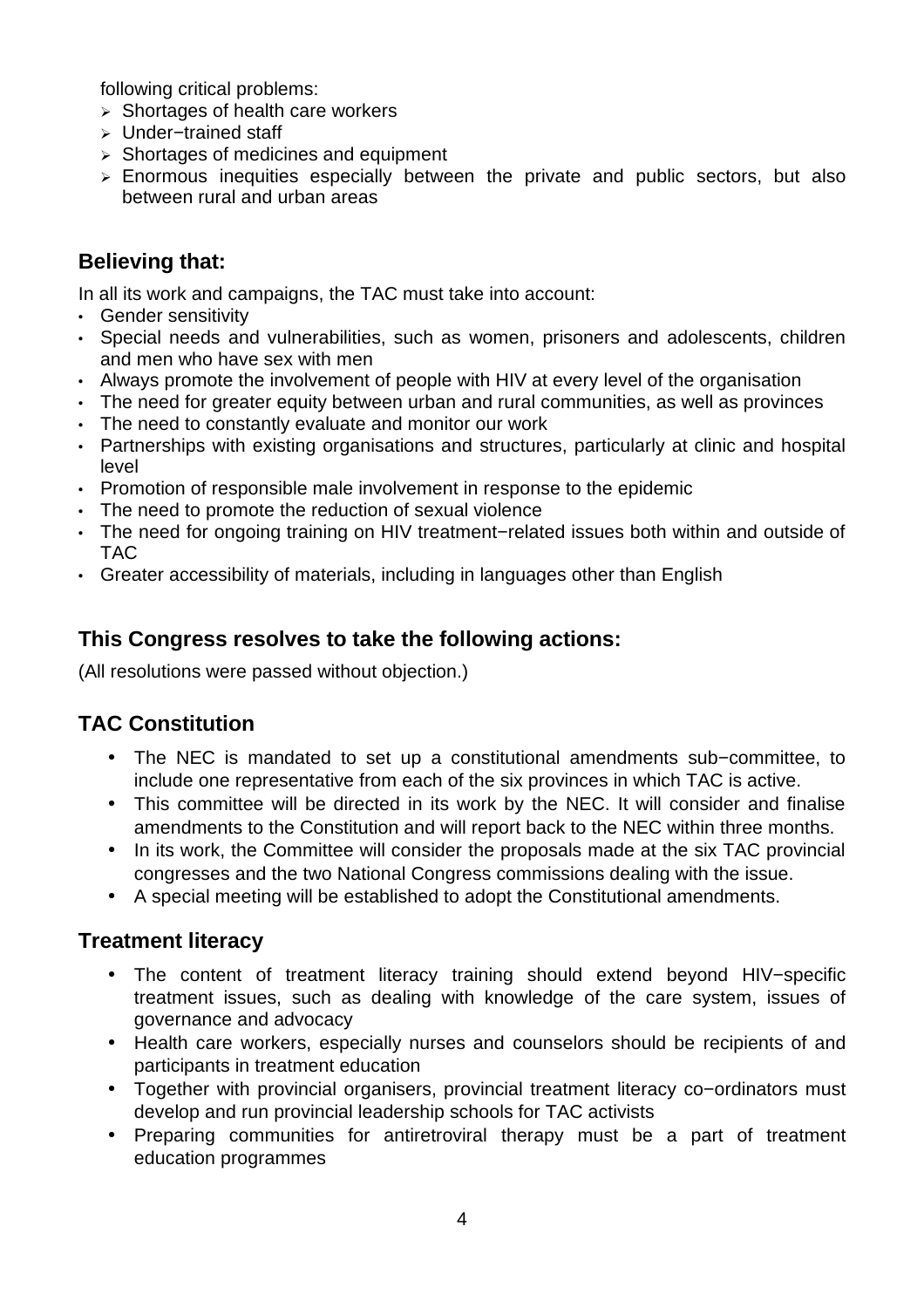• TAC must play a role in lobbying for and building capacity in other organisations to do treatment education

# **Building TAC districts and strengthening municipal HIV services**

- TAC should align itself with the district health system, by starting to establish district offices
- District working committees should focus on women's health issues, education, clinic campaigns and the youth
- District offices should focus on monitoring and strengthening the health care system at district level
- District work must be based on active community and TAC branch participation

# **Campaign for a treatment plan**

- The suspension of civil disobedience is lifted
- There must be broad mobilisation and consultation, with the aim of maintaining the broadest possible unity amongst allies. The focus must be on mobilising health care worker participation.
- There should be a National Day of Action in August (not part of civil disobedience)
- There should be national consultation with all key sectors, including all labour federations
- All labour federations to be requested to call a dispute at NEDLAC
- COSATU will be requested to give TAC space at its National Congress to brief delegates on the treatment plan campaign
- The campaign must be peaceful and dignified
- There must be civil disobedience workshops
- Litigation for a treatment plan must start immediately
- Branches must start discussions on TAC's position on the 2004 elections. The new NEC is mandated to reach an organisational position on this issue

## **Health care workers' and clinics campaign**

- Health care workers must be trained in all aspects of HIV/AIDS at the expense of the state and during paid time
- We must continue to campaign for increased investment in the public health care system
- Understaffing is a critical issue in the public health sector and we must campaign for it to cease.
- End−of−life care must be prioritised.
- Declare and mobilise for a day for people with HIV to have CD4 counts
- Educate health care workers on accessing treatment through their membership of medical schemes
- TAC volunteers must work under the supervision of health care workers
- The campaign must make use of clinic committees and hospital boards. We must develop formal working relationships with health establishments
- Where public health facilities have capacity to provide access to antiretroviral treatment, they should be encouraged to do so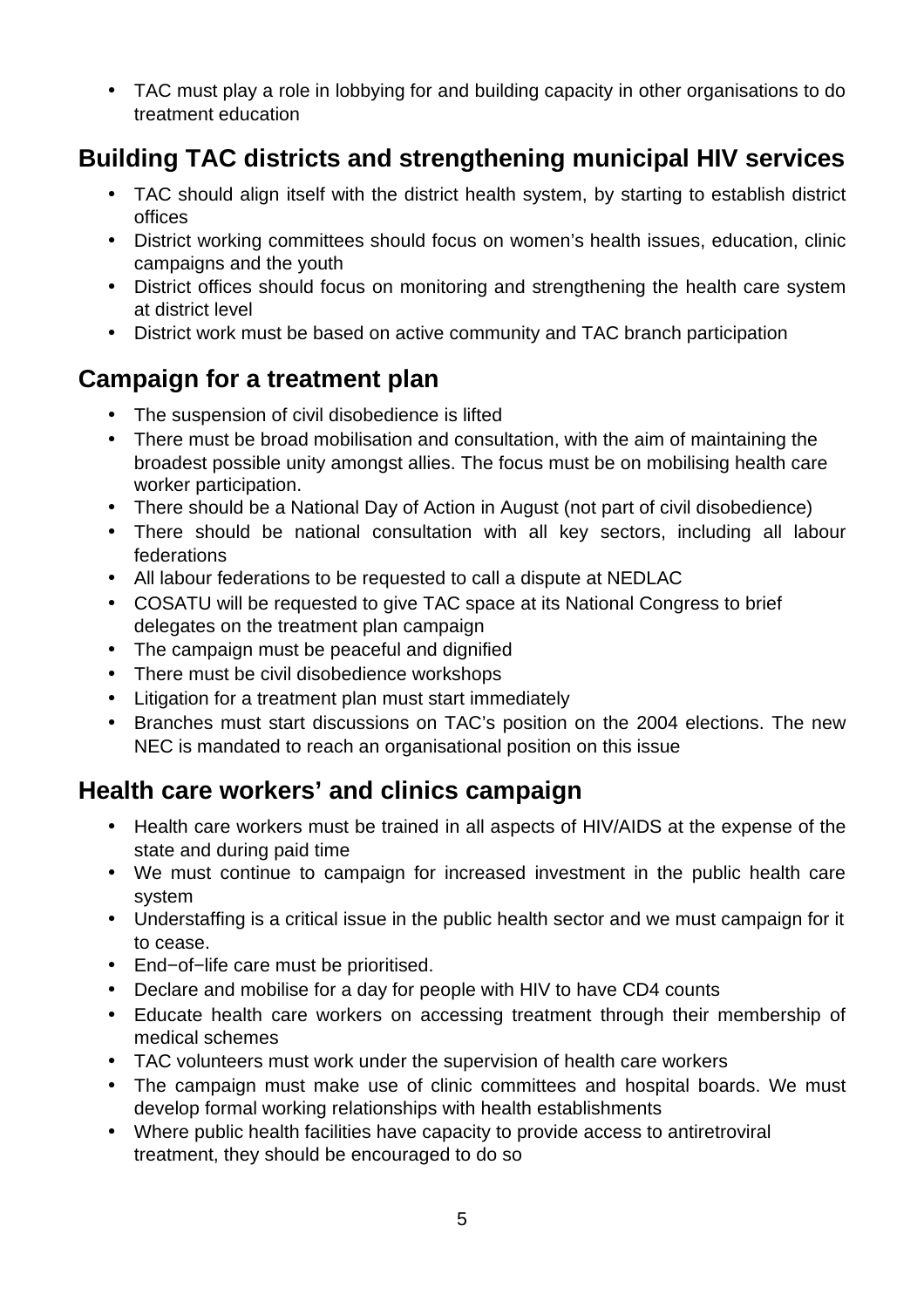- We must educate health care workers on key aspects of a treatment plan
- We must ensure that health care workers who are TAC members can use the Clinics survey and intervene at health care facilities
- We must campaign for HIV counsellors to be posted at police stations and prisons.
- Community health workers should receive greater recognition and should be trained and formally employed

# **Youth**

- June is youth month and should be a time of intense campaigning for youth related HIV issues
	- o In this regard, the TAC youth sector must integrate its activities into all TAC's programmes
- We need to strengthen the condoms at schools campaign ensuring distribution and education at schools throughout the country
- Conduct extensive training for teachers on HIV, including treatment
- Monitor establishment of adolescent−friendly clinics
- In line with national policy, we must assist in the formation of support groups at schools
- Empower young women and incorporate anti−sexism in literature and workshops
- The TAC definition of youth is still to be determined

# **Children**

- Treatment for children must be given an urgent priority
- Campaign for national prevention and treatment plan must integrate needs of children, ensuring all children with HIV have access to treatment
- Promote access to paediatric antiretrovirals, with focus on particularly high prices of paediatric formulations, authorisations for use of unregistered generics, and voluntary and/or compulsory licenses.
- Call for 100% coverage of MTCTP programme
- MCC to be held to account for its decision on nevirapine.
- Ensure no gap in MTCTP programme. If nevirapine is not used, use AZT or other ARVs in combination
- Set up support groups for pregnant women accessing MTCTP who test positive for HIV.
- Treatment literacy must include children's issues. This should include both treatments for children and the impact of adult treatment on children. Parents must receive treatment education.
- Need for focus on adolescent health needs in relation to HIV
- Support campaigns for 100% birth registration, important for accessing social grants
- Review and assist in strengthening primary health care policy and practice
- Advocate for fast−track registration of generic ARVs
- Support Competition Commission complaint on excessive pricing, intervening in an appropriate way if and when the matter is referred to the Competition Tribunal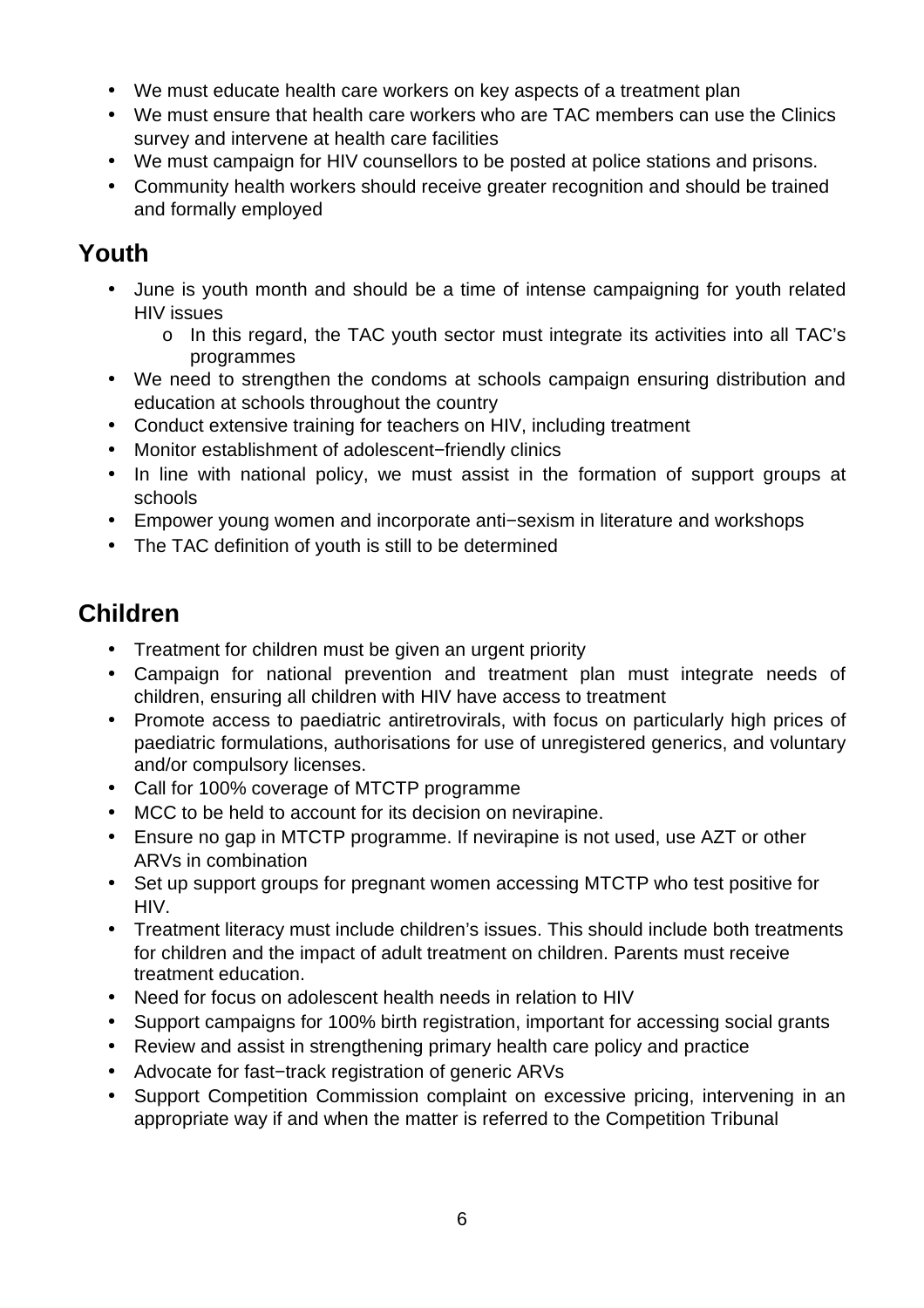# **Faith−based organisations**

- We must conduct consultative meetings with religious leaders at provincial level
- TAC must designate a person to build relationships with the faith−based sector, working closely with the faith−based sector representative on the NEC

### **6. NEC Elections**

A new TAC NEC was elected.

### **Secretariat**

The Independent Electoral Commission (IEC) oversaw the secretariat elections. Eligible voters were delegates on a predetermined voters roll. All delegates had an opportunity to scrutinise the voters' roll and ensure that errors on it were corrected before the elections began. The IEC declared that the elections were free and fair. The conduct of the election was overseen by international observers.

The chairperson and treasurer positions were not contested. Zackie Achmat was nominated chairperson of TAC and Mark Heywood was nominated treasurer. Their nominations were confirmed.

The results of the secret ballot vote for the position of **deputy−chairperson** were as follows:

- Sipho Mthathi: 135 votes
- Nkosi Mthethwa: 110 votes
- Isaac Skosana: 65 votes
- Spoilt votes: 14
- Total votes cast: 324

Therefore Sipho Mthathi was elected deputy−chairperson of TAC.

The results of the secret ballot vote for the position of national **secretary** were as follows:

- Mandla Majola: 187 votes
- Pholokgolo Ramothwala: 89 votes
- Isaac Skosana: 31 votes
- Spoilt votes: 17
- Total votes cast: 324

Therefore Mandla Majola was elected secretary.

The Kwazulu−Natal delegates put forward a motion that a deputy−secretary position should be established and they nominated Ncumisa Nongogo to this position. A decision on this motion will be left to the discretion of the NEC.

## **NEC Sector Representatives**

Each sector nominated its own representatives to sit on the NEC. These nominations were